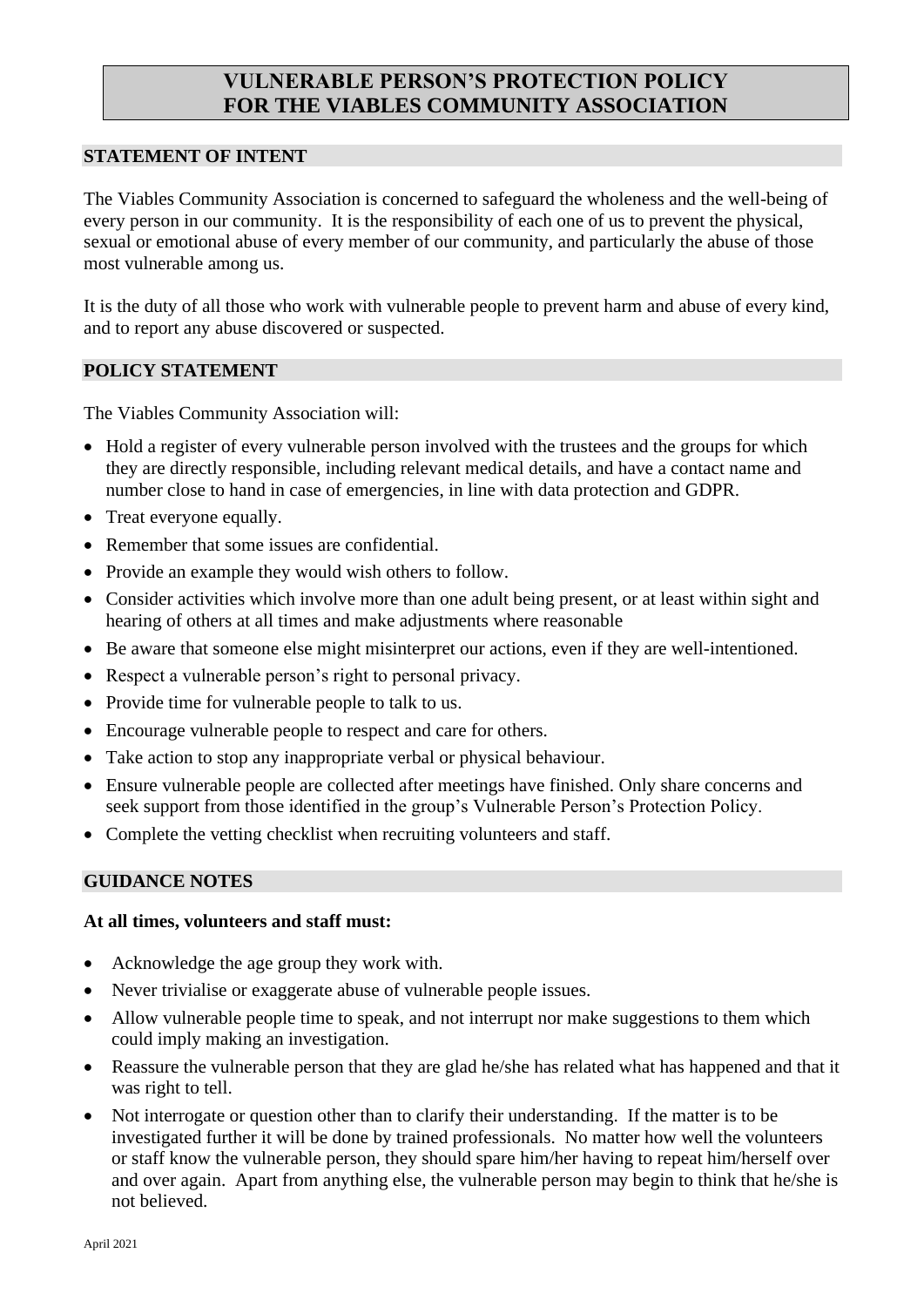- Be honest. Tell the vulnerable person that the issue cannot be kept a secret.
- Remain calm, no matter how difficult it is to listen to vulnerable people. Think of how hard it must be for them to speak out. Some things are very difficult to talk about – you've been chosen because the vulnerable person feels he/she can talk to you. If you show anger, disgust or disbelief then the vulnerable person may stop talking, for fear of upsetting you further. Or they may feel that your negative feelings are being directed towards them.
- Listen to the vulnerable person. Take what they say seriously. Tell them that they've done the right thing by telling you.
- As soon as practical write down everything the vulnerable person told you but remember that this is a confidential matter between you and the vulnerable person. The only person you should discuss it with is the committee member for your organisation who has agreed to act as monitor for vulnerable people protection issues.

# **RECRUITMENT OF VOLUNTEERS AND STAFF**

It is the Viables Community Association's responsibility to discuss and decide upon the checks required for all new volunteers and staff who will have substantial access to vulnerable people. These will include taking up two written references and follow up telephone calls, and will include a check from the Disclosure and Barring Service (DBS) to ensure safe recruitment decisions.

The Viables Community Association will decide on an individual basis whether volunteers and staff have substantial access to vulnerable people.

A volunteer or member of staff could be considered to have substantial access if he/she:

- Has one-to-one contact with vulnerable people. If, however, the volunteer or member of staff is under close supervision at all times, the access may not be considered substantial.
- Is in an isolated situation with a vulnerable person.
- Has regular contact with vulnerable people. The more regular the contact, the stronger the relationship that may be formed, which could then be exploited.
- Is involved in overnight care. If so, the volunteer or member of staff must be fully vetted.

### **RESPONSIBLE OFFICER/S**

Everyone within Viables Community Association has a responsibility to be aware of vulnerable people protection issues.

Luan Squire, Centre Manager, is Designated Safeguarding Officer and your first point of contact should a concern arise.

Nicola Hicken, Trustee, has agreed to monitor vulnerable people protection. She is responsible for ensuring that:

- Viables Community Association's Policy is up to date.
- The Policy is available for viewing.
- All volunteers and staff are aware of the Policy and have read and understood it.
- All volunteers and staff know who the Social Care contact is.
- All volunteers and staff have to hand the telephone numbers of both Social Care and Police.

All referrals are to be discussed thoroughly by the statutory agencies prior to any action being taken.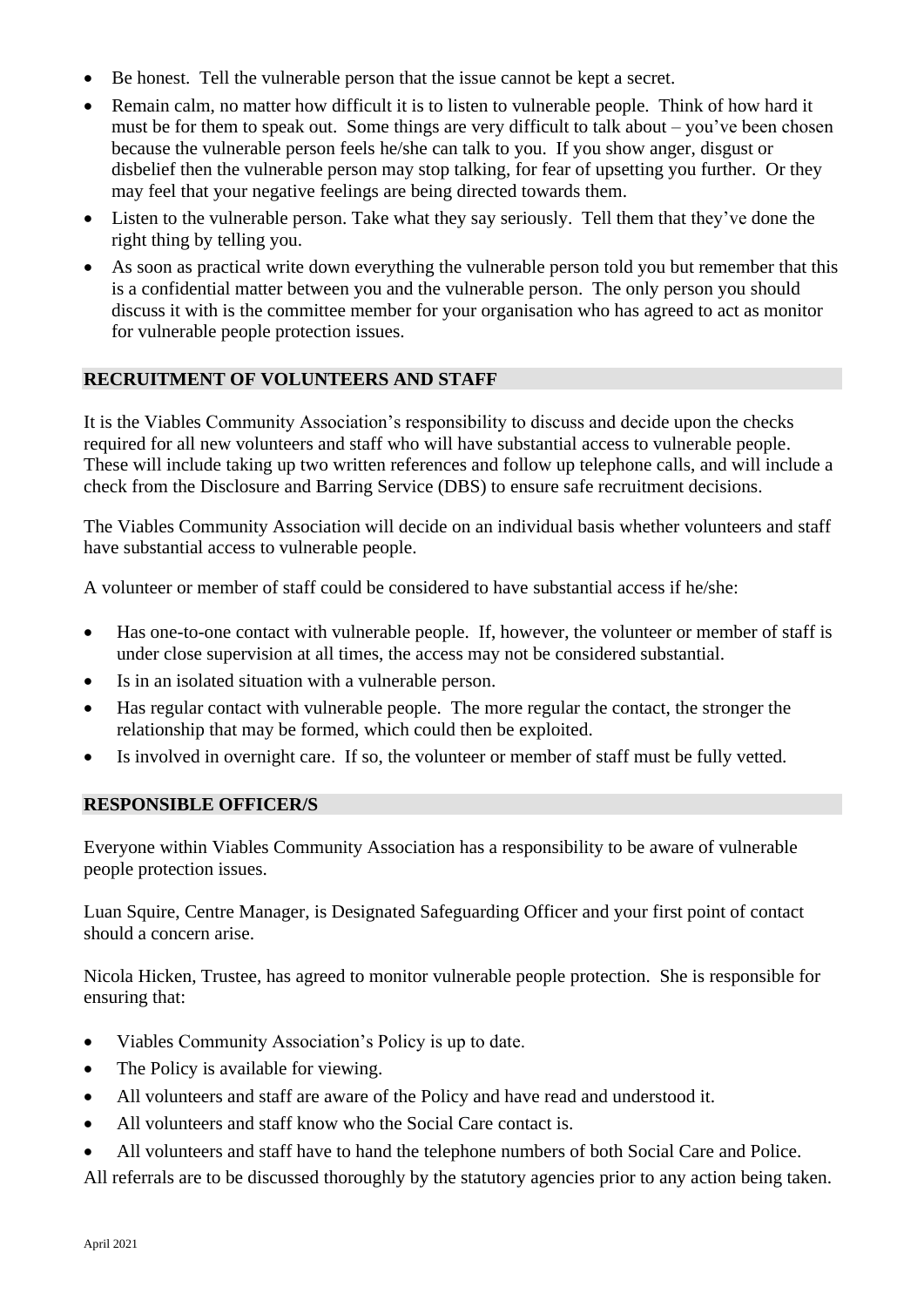## **OUR POLICY**

Viables Community Association recognises that vulnerable people protection should not be treated in isolation.

It will address the recruitment and selection of staff and volunteers who will have substantial access to vulnerable people by doing the following:

- 1.1 Viables Community Association accepts its responsibility as a group to check that all adults with substantial access to vulnerable people have been appropriately vetted.
- 1.2 Viables Community Association will ensure that every new volunteer or member of staff who is to have substantial access to vulnerable people completes a Personal Profile Form (Annex A).
- 1.3 Viables Community Association will make a request for previous addresses on job application forms.
- 1.4 Viables Community Association will ask for the names of two referees who will be prepared to provide a written reference for every new member of staff who is to have substantial access to vulnerable people.
- 1.5 Viables Community Association will interview prospective volunteers who are to have substantial access to vulnerable people.
- 1.6 Viables Community Association will note at interview all previous experience of volunteers and staff in working with vulnerable people.
- 1.7 Viables Community Association will carry out a probationary period of at least three months, for staff and all volunteers who are to have substantial access to vulnerable people.

The Association believes that every vulnerable person has at all times and in all situations a right to feel safe and protected from any situation or practice that results in a vulnerable person being physically or psychologically damaged. If Viables Community Association has suspicions about a vulnerable person's physical, sexual or emotional well-being, it will take action.

All volunteers and staff are encouraged to share concerns with the Association's committee member who has agreed to monitor vulnerable people protection issues. If the situation is clearly an urgent case, the vulnerable person is too frightened to go home, or if Viables Community Association has very serious doubts about the vulnerable person's safety, it will contact Social Services or the Police immediately. If the Association's concerns are more general about a vulnerable person's welfare, it will discuss these with the group's vulnerable person's protection monitor. He or she will then make a referral to Social Care, who will make the necessary arrangements. It is important that all volunteers and staff communicate concerns accurately. To this end, volunteers and staff will follow the procedures below:

- A. Upon suspicions or receipt of any information from a vulnerable person, record what they have seen, heard or know accurately, at the time the event occurs.
- B. Share their concerns with the monitor for the group and agree the action to take.
- C. Always refer, never investigate, any suspicions or allegations about abuse.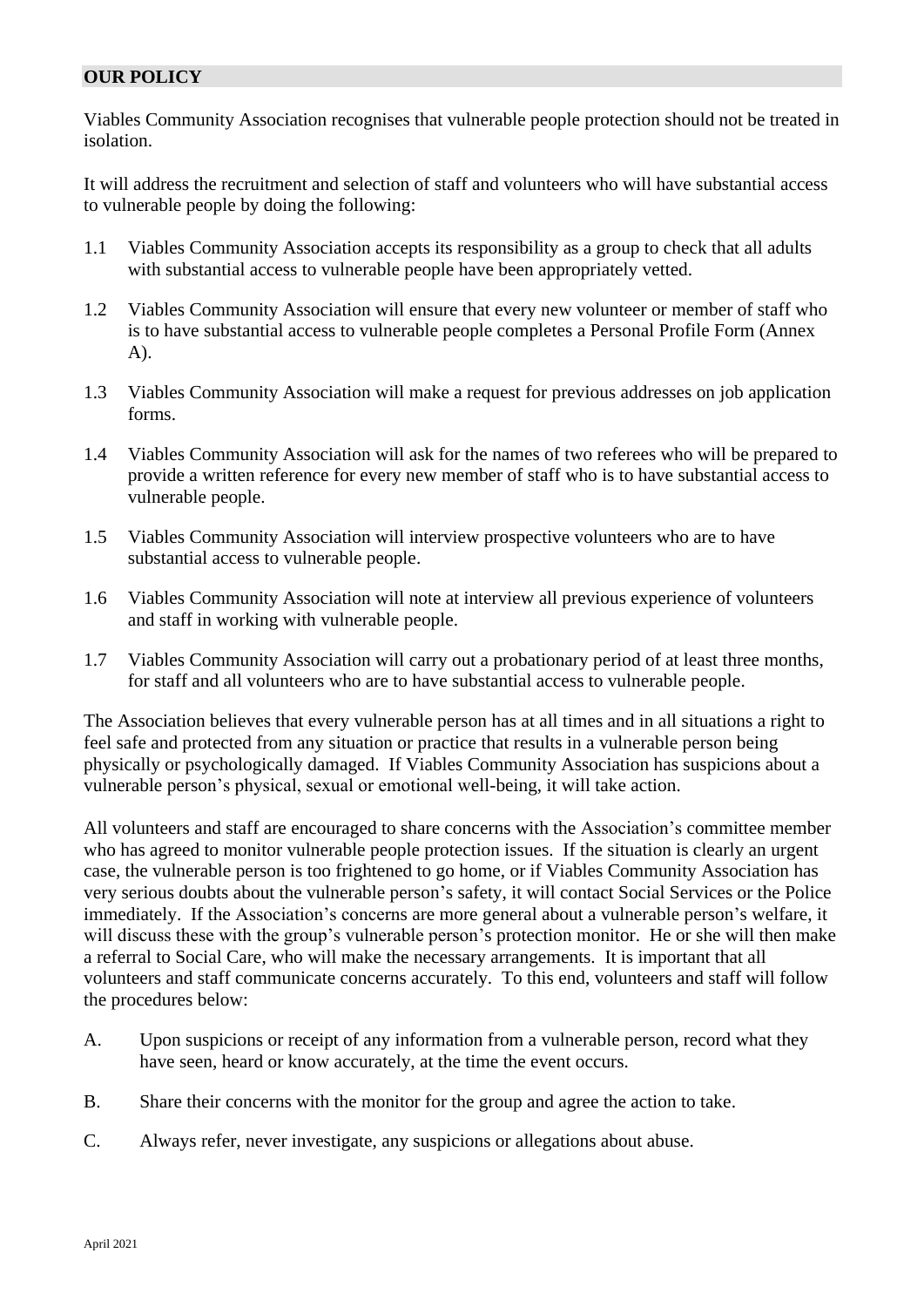|                                      | Vertex, Chineham Court, Lutyens Close, Basingstoke, RG24<br>8AG<br>0300 555 1390                                                                                                            |
|--------------------------------------|---------------------------------------------------------------------------------------------------------------------------------------------------------------------------------------------|
| <b>Area Social Care Office</b>       |                                                                                                                                                                                             |
| <b>Police Station</b>                | Northern Police Investigation Centre<br>Jays Close, Viables Business Park, Basingstoke RG22<br>4BS 01962 841534                                                                             |
| <b>Social Care Services - Adults</b> | Adult Services 0300 555 1386 or out of hours<br>0300 555 1373<br>Adult.services@hants.gov.uk                                                                                                |
| Social Care Services - Children      | During office hours (8.30am to 5:00pm) - you should<br>contact Children's Services on 0300 555 1384<br>Out of Hours - Children's services<br>Phone 0300 555 1373 (public and professionals) |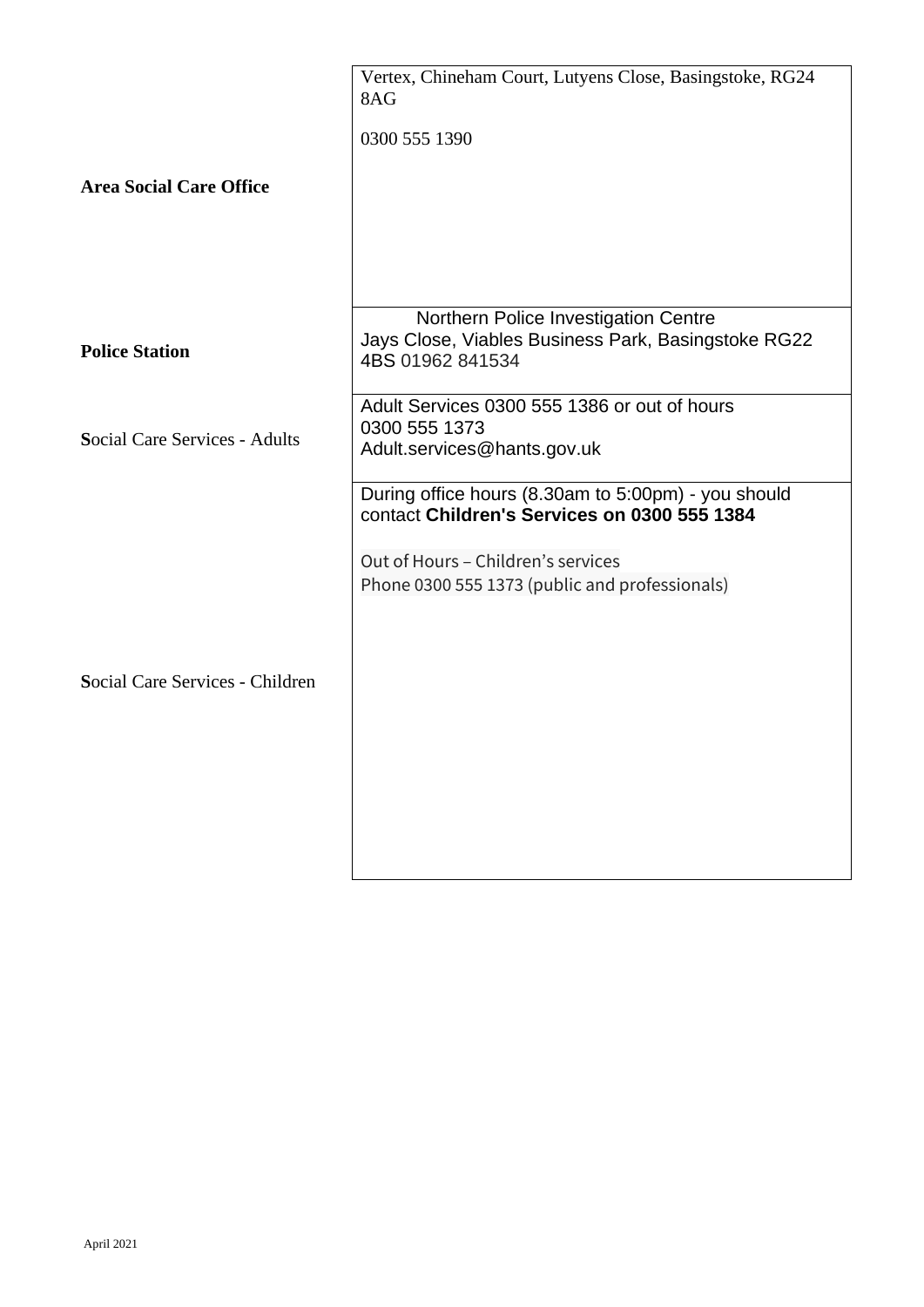# **PERSONAL PROFILE FORM**

| applicable)          | 1. Name of Organisation: (if |                                             |
|----------------------|------------------------------|---------------------------------------------|
| 2. Personal Details: |                              |                                             |
| Title:               | <b>Forename:</b>             | Surname:                                    |
| <b>Address:</b>      |                              |                                             |
|                      |                              | Postcode:                                   |
| <b>Occupation:</b>   |                              | <b>Currently Employed:</b><br><b>YES/NO</b> |

**3. Qualifications/Training** – If you have undertaken any training in caring for vulnerable people (including children) please enter the details below

| Date(s) | Title of Qualification/Training | <b>Subjects Studied</b> | Course<br>Length | Name of Organisation |
|---------|---------------------------------|-------------------------|------------------|----------------------|
|         |                                 |                         |                  |                      |
|         |                                 |                         |                  |                      |
|         |                                 |                         |                  |                      |
|         |                                 |                         |                  |                      |

**4. Experience** – Please give details of experience of working with vulnerable people (including children)

| Where Worked           | In What Capacity | <b>Between Which Dates</b> |
|------------------------|------------------|----------------------------|
|                        |                  |                            |
|                        |                  |                            |
|                        |                  |                            |
| <b>Other Comments:</b> |                  |                            |

**5. Referees** – Please provide the names and addresses of TWO responsible persons for reference purposes. Referees should not be related to you and, where possible, should have knowledge of your ability to care for or be in the proximity of vulnerable people. All references will be taken up. (Employees only)

|                                                                                                                   | Referee 1                                    | Referee 2                          |
|-------------------------------------------------------------------------------------------------------------------|----------------------------------------------|------------------------------------|
|                                                                                                                   | Name:                                        | Name:                              |
|                                                                                                                   | Address:                                     | Address:                           |
|                                                                                                                   | Postcode:                                    | Postcode:                          |
| <b>6. Declaration</b> – I have read and understood the Association's:                                             |                                              |                                    |
|                                                                                                                   | Vulnerable Person's Protection Policy $\Box$ | Child Protection Policy $\Box$     |
|                                                                                                                   | Volunteer's Policy□                          | Health and Safety Policy $\square$ |
|                                                                                                                   | Safeguarding Policy $\Box$                   |                                    |
| and agree to confidential vetting procedures. I agree to inform the Association of any change in<br>circumstances |                                              |                                    |

circumstances.

Signed: Date: